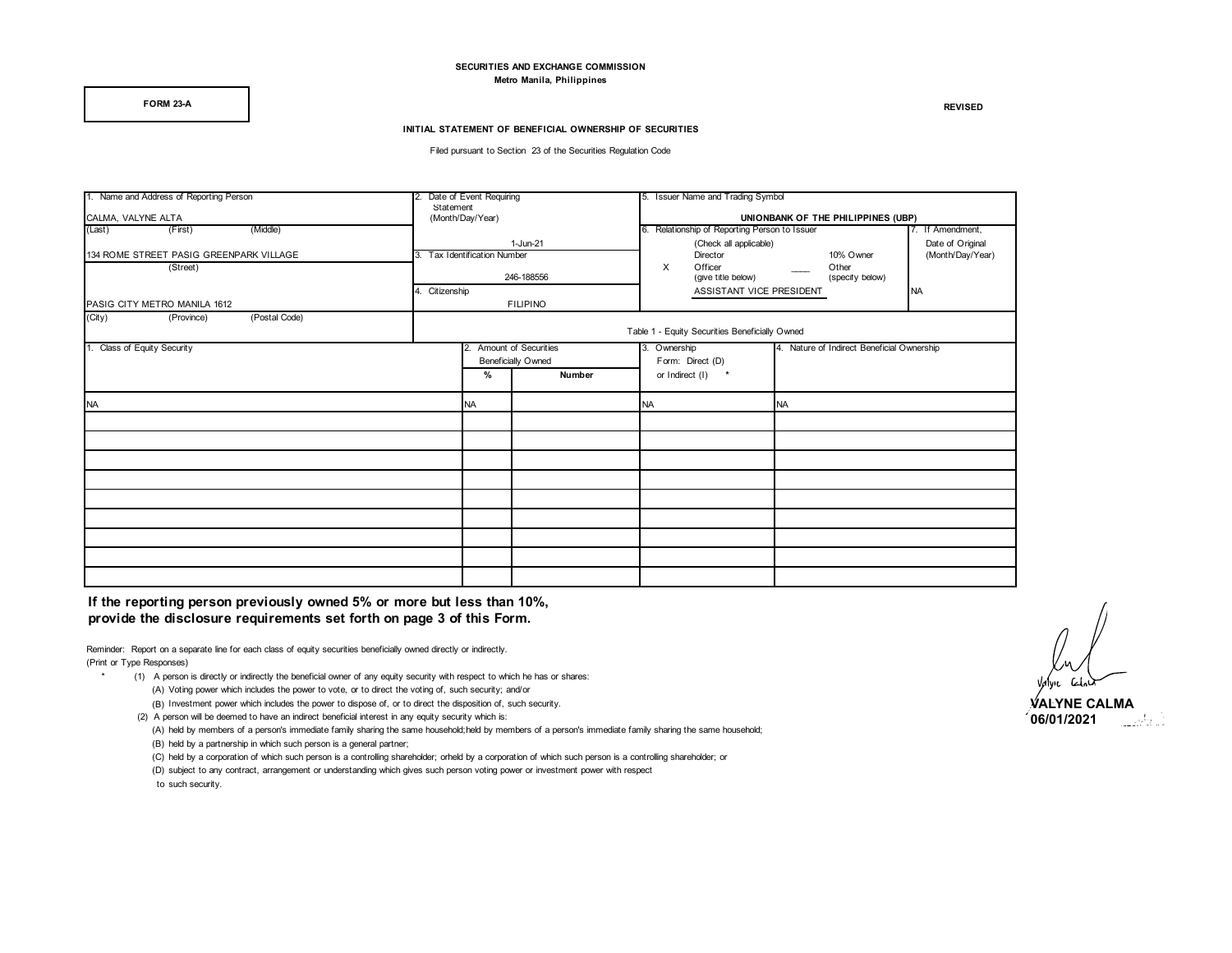| 1. Derivative Security | Date Exercisable<br>2.<br>and Expiration Date<br>(Month/Day/Year) |                    | 3. Title and Amount of Equity Securities<br>Underlying the Derivative Security |                                  | 4. Conversion<br>or Exercise<br>Price of<br>Derivative | 5. Ownership<br>Form of<br>Derivative<br>Security | 6. Nature of Indirect<br>Beneficial Ownership |
|------------------------|-------------------------------------------------------------------|--------------------|--------------------------------------------------------------------------------|----------------------------------|--------------------------------------------------------|---------------------------------------------------|-----------------------------------------------|
|                        | Date<br>Exercisable                                               | Expiration<br>Date | Title                                                                          | Amount or<br>Number of<br>Shares | Security                                               | Direct (D) or<br>Indirect (I) *                   |                                               |
| <b>NA</b>              | <b>NA</b>                                                         | <b>NA</b>          | <b>NA</b>                                                                      | <b>NA</b>                        | <b>NA</b>                                              | <b>NA</b>                                         | <b>NA</b>                                     |
|                        |                                                                   |                    |                                                                                |                                  |                                                        |                                                   |                                               |
|                        |                                                                   |                    |                                                                                |                                  |                                                        |                                                   |                                               |
|                        |                                                                   |                    |                                                                                |                                  |                                                        |                                                   |                                               |
|                        |                                                                   |                    |                                                                                |                                  |                                                        |                                                   |                                               |
|                        |                                                                   |                    |                                                                                |                                  |                                                        |                                                   |                                               |

#### **FORM 23-A** (continued) Table II - Derivative Securities Beneficially Owned (e.g., warrants, options, convertible securities)

Explanation of Responses:

Page 2

 $\overline{a}$ Valyne Calner<br>Valyne Calner

**VALYNE CALMA**<br>06/01/2021 **06/01/2021**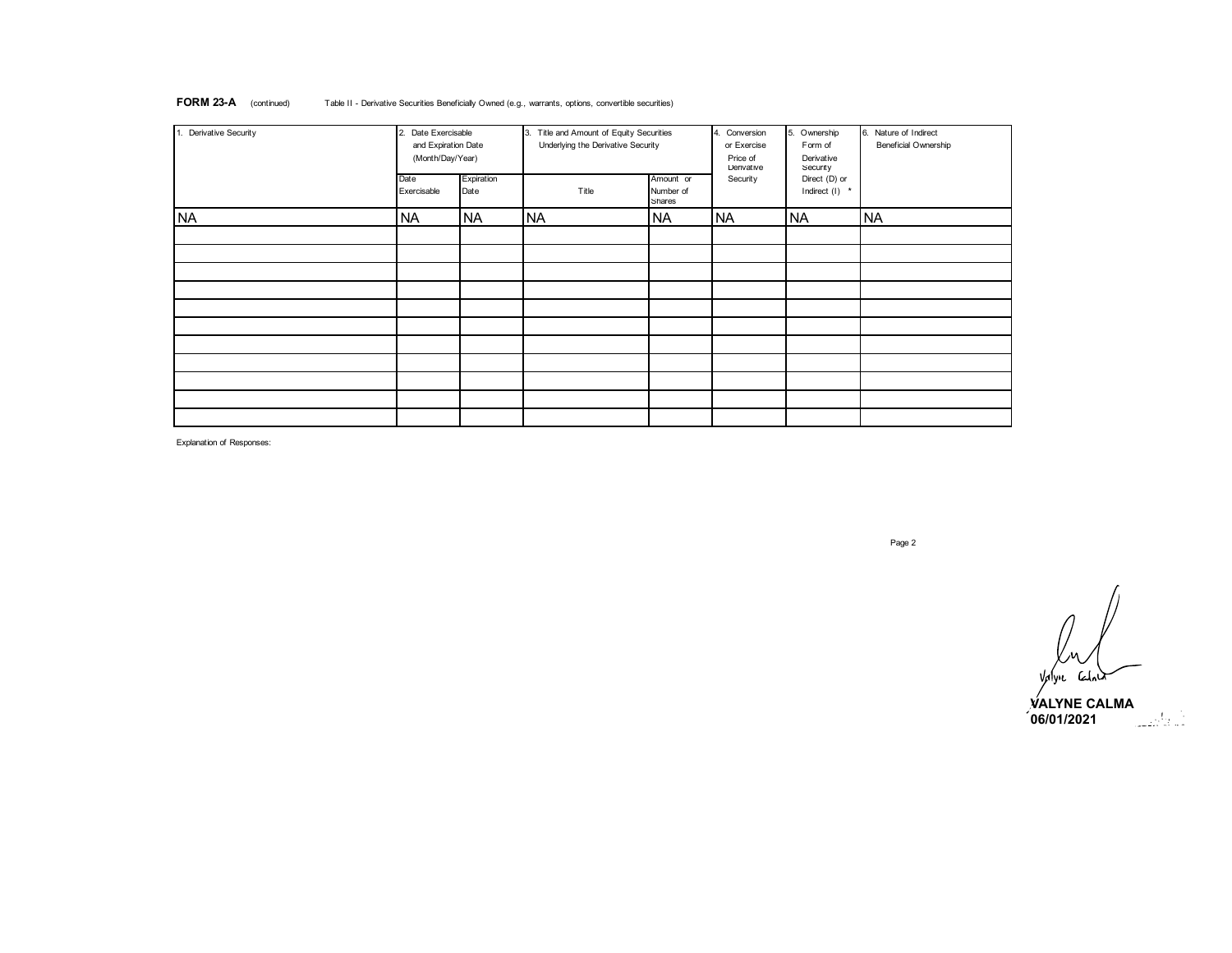# **FOR REPORTING PERSONS WHO PREVIOUSLY OWNED 5% OR MORE BUT LESS THAN 10% DISCLOSURE REQUIREMENTS**

## **Security and Issuer**

State the title of the class of equity securities to which this Form relates and the name and address of the principal executive offices of the issuer of such securities.

### **Identity and Background**

If the person filing this Form is a corporation, partnership, syndicate or other group of persons, state its name, the province, country or other place of its organization, its principal business, the address of its principal office and the information required by (d) and (e) of this Item. If the person filing this statement is a natural person, provide the information specified in (a) through (f) of this Item with respect to such person(s).

Name;

Residence or business address;

Present principal occupation or employment and the name, principal business and address of any corporation or other organization in which such employment is conducted;

Whether or not, during the last five years, such person has been convicted in a criminal proceeding (excluding traffic violations or similar misdemeanors) and, if so, give the dates, nature of conviction, name and location of court, any penalty imposed, or other disposition of the case;

Whether or not, during the last five years, such person was a party to a civil proceeding of a judicial or administrative body of competent jurisdiction, domestic or foreign, and as a result of such proceeding was or is subject to any order, judgment or decree, not subsequently reversed, suspended or vacated, permanently or temporarily enjoining, barring, suspending or otherwise limiting involvement in any type of business, securities, commodities or banking; and

Citizenship.

## **Purpose of Transaction**

State the purpose or purposes of the acquisition of securities of the issuer. Describe any plans or proposals which the reporting persons may have which relate to or would result in:

The acquisition by any person of additional securities of the issuer, or the disposition of securities of the issuer;

An extraordinary corporate transaction, such as a merger, reorganization or liquidation, involving the issuer or any of its subsidiaries;

A sale or transfer of a material amount of assets of the issuer or of any of its subsidiaries;

Any change in the present board of directors or management of the issuer, including any plans or proposals to change the number or term of directors or to fill any existing vacancies on the board;

Any material change in the present capitalization or dividend policy of the issuer;

Any other material change in the issuer's business or corporate structure;

Changes in the issuer's charter, bylaws or instruments corresponding thereto or other actions which may impede the acquisition of control of the issuer by any person;

Causing a class of securities of the issuer to be delisted from a securities exchange;

Any action similar to any of those enumerated above.

## **Interest in Securities of the Issuer**

State the aggregate number and percentage of the class of securities identified pursuant to Item 1 beneficially owned (identifying those shares which there is a right to acquire within thirty (30) days from the date of this report) by each person named in Item 2. The abovementioned information should also be furnished with respect to persons who, together with any of the persons named in Item 2, comprise a group.

For each person named in response to paragraph (a), indicate the number of shares as to which there is sole power to vote or to direct the vote, shared power to vote or to direct the vote, sole or shared power to dispose or to direct the disposition. Provide the applicable information required by Item 2 with respect to each person with whom the power to vote or to direct the vote or to dispose or direct the disposition is shared.

Valvie Codn **VALYNE CALMA 06/01/2021**الأراطين